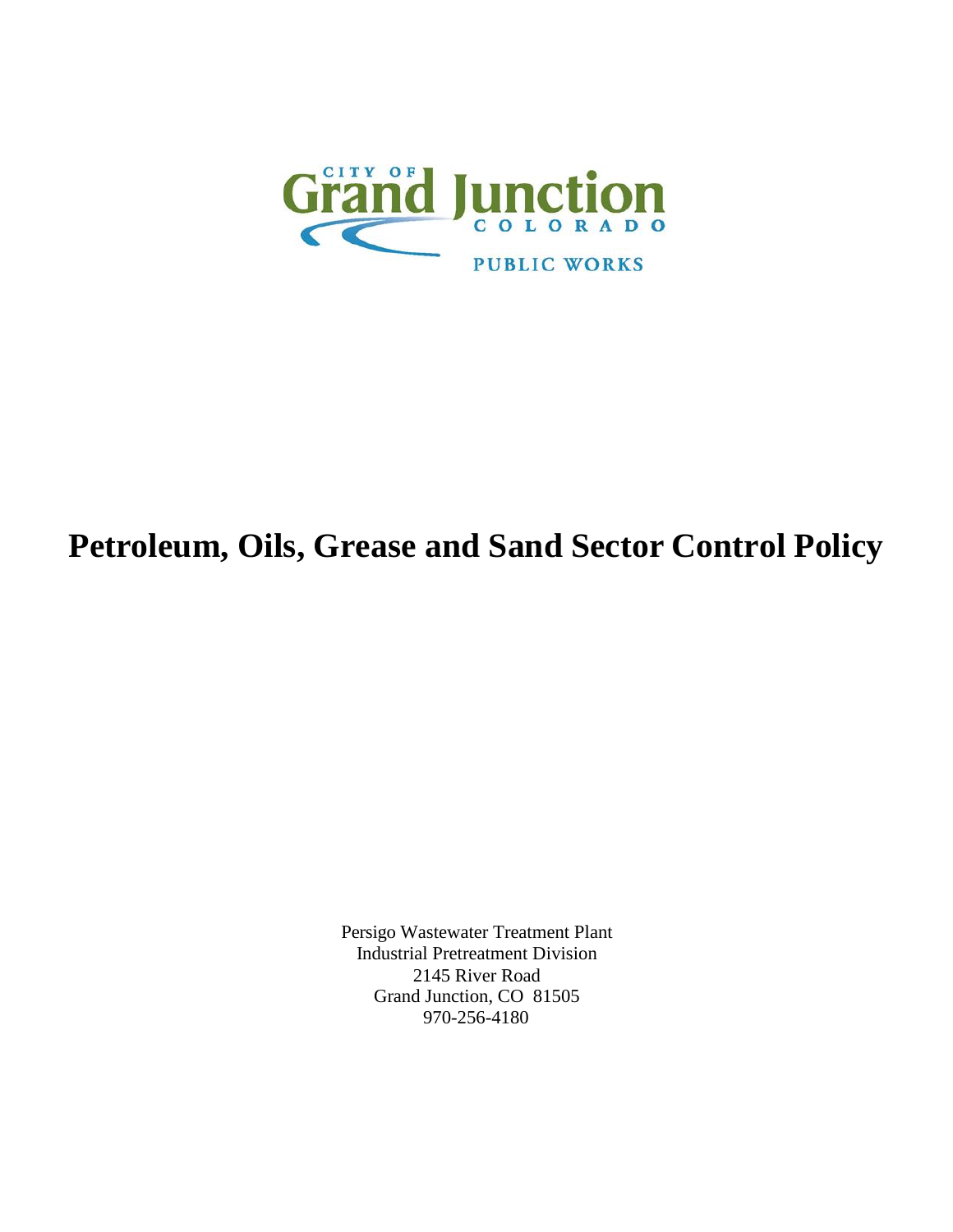#### **I. INTRODUCTION**

The United States Environmental Protection Agency (EPA) requires the City of Grand Junction (City)/ Mesa County Persigo Wastewater Treatment Facility (Persigo) to have an Industrial Pretreatment Program (Pretreatment) to prevent certain pollutants from entering the wastewater system. The pollutants of concern are those that can interfere with the operation of the wastewater treatment process, pass through the wastewater treatment system without adequate treatment or contaminate treatment plant biosolids.

The Petroleum, Oil, Grease and Sand Sector Control Policy (Policy) establishes City requirements for any facility that has the potential to discharge Petroleum, Oil, Grease and Sand (POGS) into the sanitary sewer system. POGS pollutants can contribute to sewer blockages causing sanitary sewer overflows and backups into homes and businesses and can interfere with equipment and processes in the sewer collection system and at the wastewater treatment plant.

The purpose of this Policy is to minimize the loading of POGS from entering the sewer system at the source. The Policy encompasses the entire service area of the Persigo 201 sewer boundary, which includes the City of Grand Junction and portions of Mesa County.

Definitions of the terms used in this Policy are found in Grand Junction Municipal Code (GJMC) Sections 13.04.010 and 13.04.360.

## **II. AUTHORITY**

The BMPs in this Policy are authorized by Sections 13.04.370 and 13.04.460 of the Grand Junction Municipal Code (GJMC).

GJMC Section 13.04.370, in addition to other materials, specifically prohibits the discharge of the following materials to the Publicly Owned Treatment Works (POTW), which includes the sewer collection system and the Persigo facility:

- **Pollutants which create a fire or explosion hazard;**
- **Pollutants which will cause corrosive structural damage;**
- Any solid or viscous pollutant in amounts which will cause obstructions;
- Petroleum oil, non-biodegradable cutting oil, or products of mineral oil origin in large amounts;
- **Pollutants that will result in the presence of toxic gases, vapors or fumes.**

GJMC Section 13.04.370 also establishes a discharge limitation of 50 mg/L for Total Recoverable Petroleum Hydrocarbons (TRPH); 50 ug/L for Benzene; and 750 ug/L for BTEX (aggregate of benzene, ethyl benzene, toluene and xylene). These materials may be commonly found in the discharge from a facility that services vehicles and/or equipment or has an elevator. The sand/oil interceptor (interceptor) BMP described in this Policy is required for treatment of an applicable facility's discharge in lieu of requiring a facility to routinely sample and monitor the facility discharge in order to determine compliance with the City's TRPH, Benzene and BTEX limits.

All facilities to which this Policy applies shall comply with all the requirements in this Policy. Facilities shall permit inspections by the City with or without notice for the purpose of determining applicability and/or compliance with this Policy and requirements. Applicable facilities shall inform the City prior to sale or transfer of ownership of the business; or change in the trade name under which the business if operated; or change in the nature of the services provided that affect the potential to discharge pollutants; or remodeling of the facilities that may result in an increase in the pollutant loading.

The City's Industrial Pretreatment Division staff is responsible for implementing this Policy. Duties include but are not limited to reviewing building plans, inspecting applicable facilities for compliance and enforcing Policy requirements.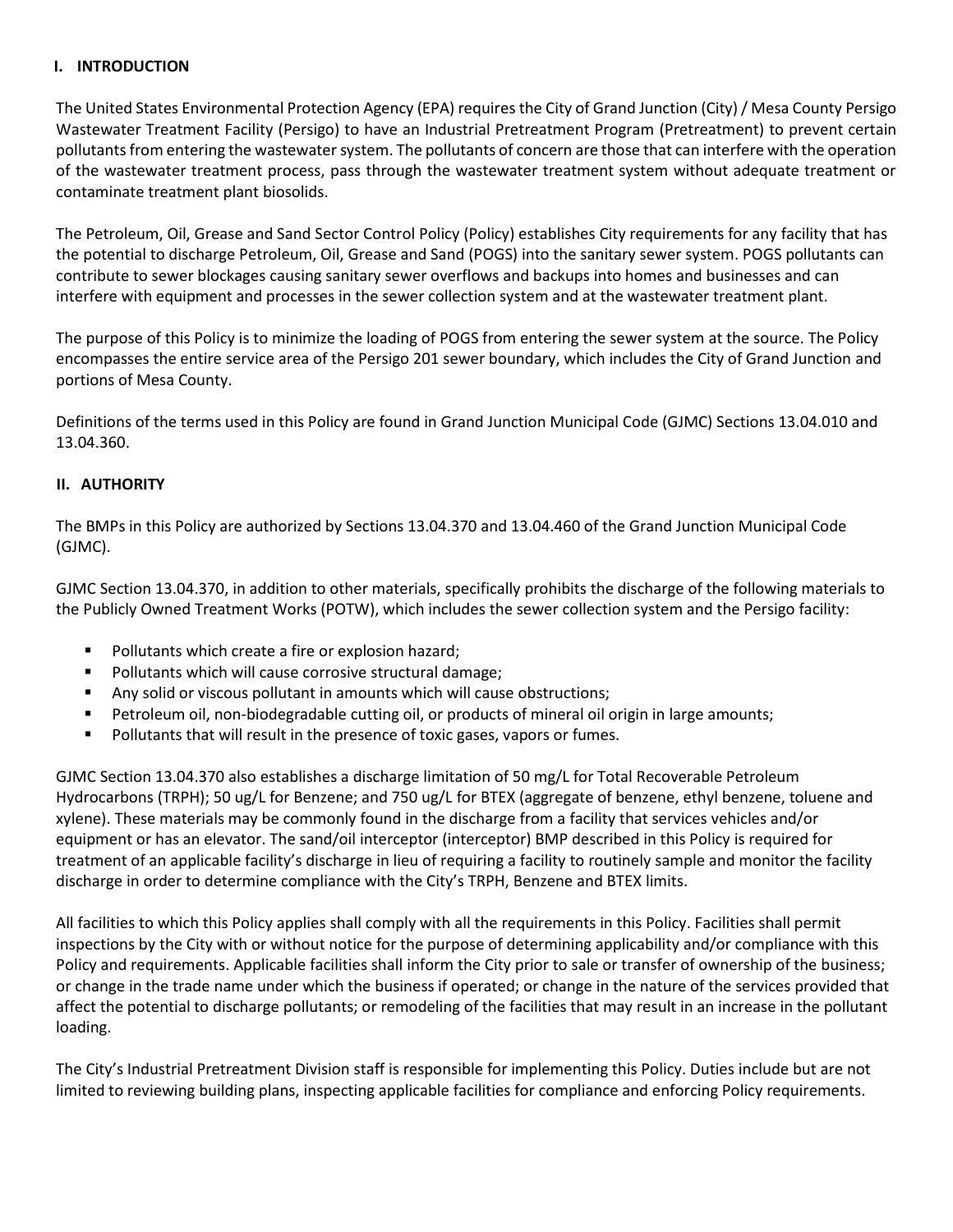#### **III. BACKGROUND**

The purpose of this policy is to minimize the loading of excess POGS entering the sewer collection system and the wastewater treatment plant from the facility source. POGS includes any hydrocarbon or petroleum product, oils and grease and/or sand, grit, gravel or any other aggregate. POGS can contribute to pass-through of pollutants into the Colorado River and municipal sewage sludge and create a volatile atmosphere within the sewer collection system. Sand can restrict sewer flow and cause blockages and damage in sewer collection lines, wet wells and pumping stations, potentially resulting in a sanitary sewer overflow (SSO) that can be a health risk to the public and the environment.

POGS blockages in the sanitary sewer system are very costly to the City and to its sewer customers. POGS blockages can result in emergency sewer call-outs to clean sewer lines, incurring additional costs to sewer customers.

## **IV. APPLICABILITY**

All facilities that service vehicles and/or equipment or have an elevator are required to complete a City POGS Service Facility Application to determine applicability of interceptor and/or elevator requirements and to determine proper interceptor sizing.

Any facility that has the potential to discharge wastes containing sand, grit, and/or petroleum by-products into the wastewater system is required to install and maintain a City-approved sand/oil interceptor (interceptor) and to use the BMPs described in this Policy. This requirement applies to any non-domestic (i.e. commercial or industrial) facility and includes, but is not limited to, vehicle service stations, fleet maintenance stations, mechanical repair shops, car or truck washes, machine shops, garden nurseries, warehouses and parking garages.

This includes:

- New facilities, including the new ownership or lessee of existing facilities;
- **EXIST EXIST FACILLY** EXTRIBUTE: **EXIST FACILLY** EXTERIBLE FOR LOTE FIGURE.
- Existing facilities undergoing remodeling with a change to plumbing and drainage fixtures; and
- Existing facilities changing from a conditionally exempt facility to one where POGS are used or discharged in amounts that could hinder sewage disposal.

This Policy does not apply to domestic residential users; however, the BMPs in Section VI of this Policy are recommended for domestic use to assist in keeping the sewer collection system and private sewer lines flowing freely.

## **V. SAND/OIL INTERCEPTOR REQUIREMENTS**

An interceptor is a plumbing treatment device that is installed between the facility shop drainage and the sanitary sewer system. It is designed to remove POGS from the facility wastewater discharge prior to sanitary sewer discharge. An interceptor is located in the ground outside of the facility, is typically located in the parking lot and can be recognized by the two manhole lids that cover the accesses to the interceptor.

A properly sized and maintained interceptor provides the necessary retention, or holding time, for wastewater to separate into three basic layers. POG floats to the top, sand and solids sink to the bottom, and the clearer mid-water flows out to the sanitary sewer.

The interceptor shall be installed, maintained and operated so as to accomplish their intended purpose of intercepting pollutants from the facility's wastewater and preventing the discharge of such pollutants to the City's wastewater collection system.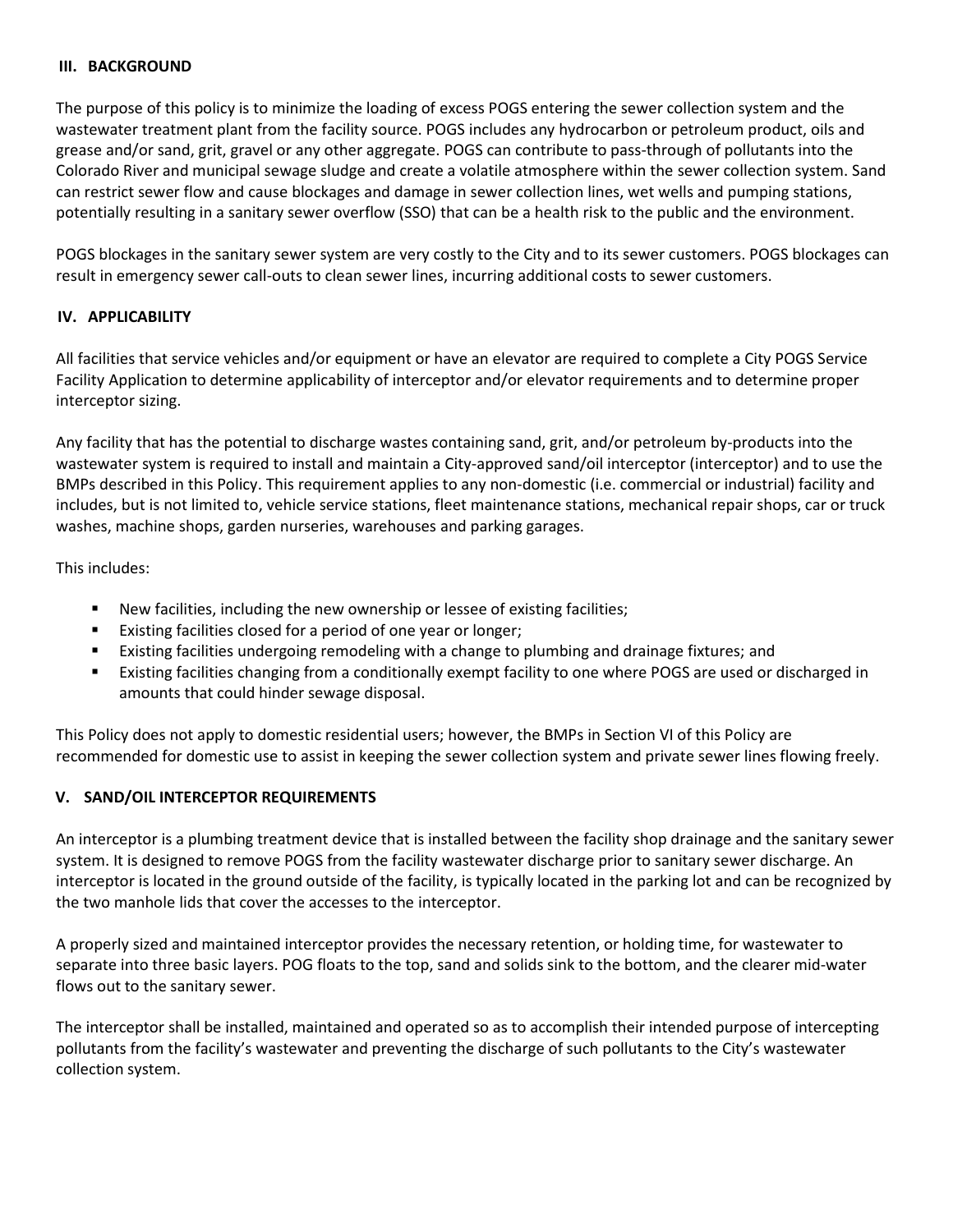

**Figure 1. Sand/Oil Interceptor Diagram**

- A. City Requirements
	- 1. Plan Review. All facilities are required to complete a City POGS Application to determine applicability of interceptor requirements and to determine proper interceptor sizing. The City requires an interceptor be installed at applicable facilities. If an interceptor is required it shall be installed at the expense of the facility owner or lessee prior to opening for business.
		- a. The facility property owner or lessee or authorized representative is responsible for contacting the City for the purpose of obtaining a site plan review. The site plan review shall determine the need, size, location, and other interceptor requirements necessary to control facility discharges into the sanitary sewer system. The review of such plans shall in no way relieve the facility from the responsibility of modifying such facilities as necessary to produce a discharge acceptable to the City in accordance with GJMC. The type and capacity of a required interceptor shall be approved by the City prior to installation. Written approval from the City must be obtained prior to installation of an interceptor.
		- b. Plans shall be submitted for approval prior to any of the following:
			- Construction of a new building;
			- Change in the building use or nature of the services provided that affects the potential to discharge POGS;
			- Remodeling of the facility that may result in an increase in flow or POGS loading; and
			- Any other reason that otherwise requires the facility to submit plans or specifications for approval through the City or Mesa County Building Department (Building Department).
		- c. All plans submitted to the City must clearly show:
			- Location of the interceptor;
			- Proposed interceptor size in accordance with the sizing criteria in Section V.A.3;
			- Interceptor detail showing internal plumbing, dimensions, cleanouts and vent piping;
			- All building water and sewer plumbing;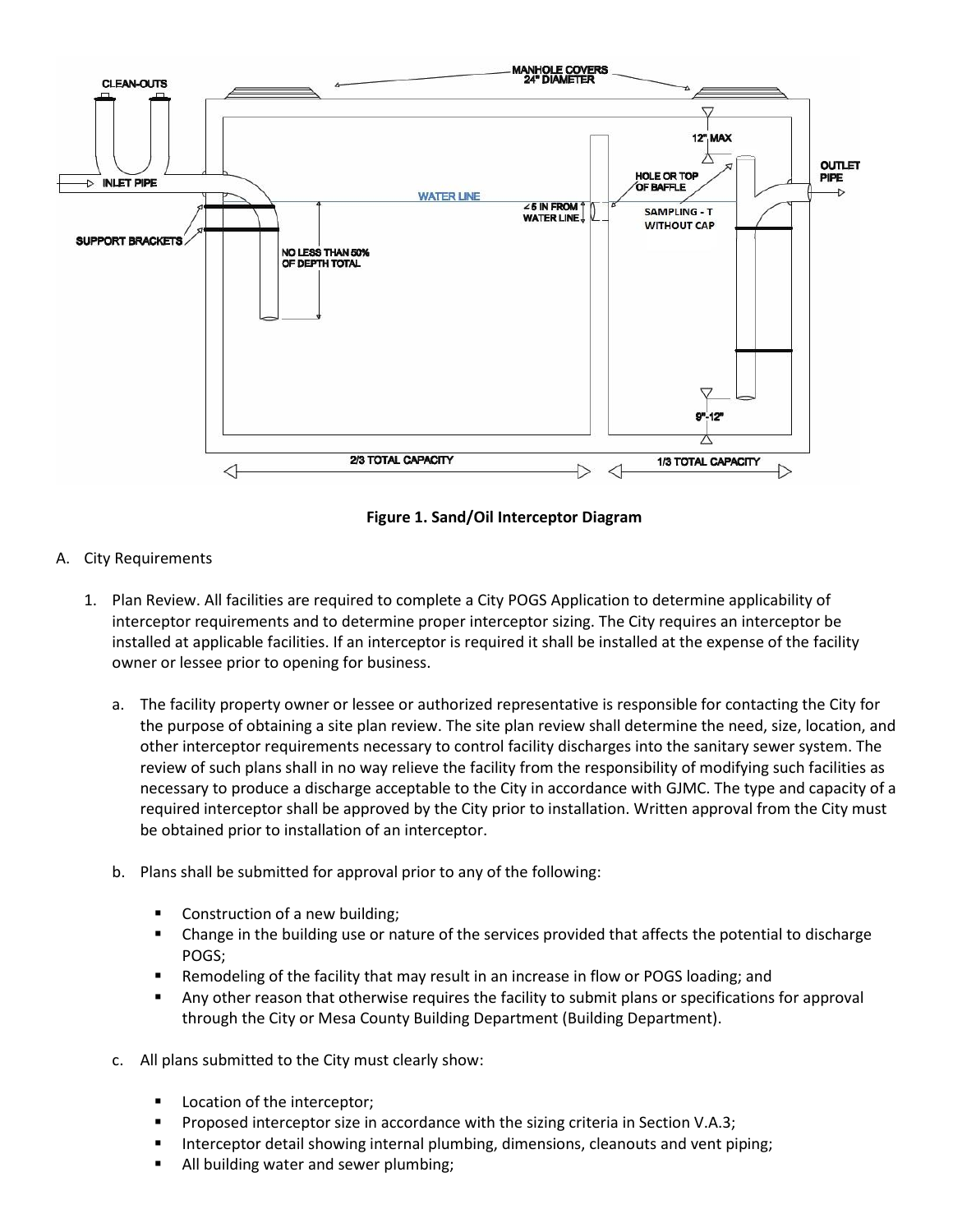- All plumbing and plumbing fixtures that connect to the interceptor;
- Size of plumbing and plumbing fixtures that connect to the interceptor;
- A table or schedule identifying all plumbing fixtures; and
- All chemical storage areas.
- d. The installed interceptor and associated plumbing shall be inspected and approved by the Building Department prior to backfilling. Plans shall not be deviated from once a Planning Clearance has been issued. If a situation warrants the change of an approved plan, an amended copy must be resubmitted to the City and Building Department for approval.
- e. Upon change of ownership of any existing facility which would be required to have an interceptor, the applicant for sanitary sewer service shall have the burden to demonstrate that a properly sized and properly functioning interceptor is installed to the satisfaction of the City. The interceptor shall be cleaned by an approved waste hauler prior to use.
- 2. Plumbing Criteria. The City requires a properly sized gravity interceptor with two compartments separated by a baffle wall be installed.
	- a. The interceptor and associated plumbing should only be installed by a licensed plumber or experienced contractor. Drains from shop areas, storage areas, wash bays, auto storage areas, and/or potential spill areas shall be connected to an interceptor. If an oil or chemical storage room is too small for all oil and chemicals to be kept in containment or away from any floor drain, a floor drain shall not be placed in that room. Fixtures to be connected include, but are not limited to, floor drains, hand sinks and wash bays located in areas where sand and petroleum-based liquid waste materials may enter the collection system. Toilets, water closets, urinals, hand washing sinks and other plumbing fixtures conveying only human waste shall not drain into or through the interceptor.
	- b. The interceptor's primary compartment shall have a volume equal to two-thirds of the total capacity and the secondary compartment shall have a volume equal to one-third of the total capacity. Each compartment shall be accessible by a traffic-rated manhole above the inlet and outlet piping with a minimum diameter of 24 inches. Manhole covers shall not be locked, or otherwise fastened in place such that access is restricted.
	- c. All plumbing shall be compatible with wastewater containing POGS, such as PVC. The bottom of the inlet piping shall extend down no less than 50% of the total water depth in order to maximize retention time in the primary compartment. Flow from the primary to secondary compartment shall be through a baffle passthrough (hole) or over the top of the baffle. The baffle pass- through or top of the baffle shall be no more than 5 inches below water line. If a pass-through is used, the cross sectional area shall be at least equivalent to the cross sectional area of the inlet piping into the interceptor. A sampling-T shall be placed at the outlet end of the interceptor to allow sampling of effluent. The top of the sampling-T shall be no more than one foot below grade. An outlet tee-fitting, or downturn with a sight tube, and extension is required in order for City staff to visually inspect the interceptor. The bottom of the outlet piping in the second compartment must extend down between 9 and 12 inches above the floor of the interceptor. Support brackets are required for the inlet and outlet piping. Cleanouts and venting shall be PVC pipes. Interceptors shall be vented in accordance with local building codes.
	- d. Car washes with individual wash bays shall have a catch basin located directly below the drain of each bay. The catch basin(s) shall be connected to the interceptor.
	- e. Each facility for which an interceptor is required shall install an interceptor serving only that facility. Common interceptors are not permitted for newly constructed facilities. The City may grant a variance for a common interceptor only if it is pre-existing and if the resulting discharge does not exceed the 50 mg/L concentration for TRPH as required by GJMC. A common interceptor may be reevaluated for proper sizing and capacity when a facility changes business operations, practices, owners or tenants.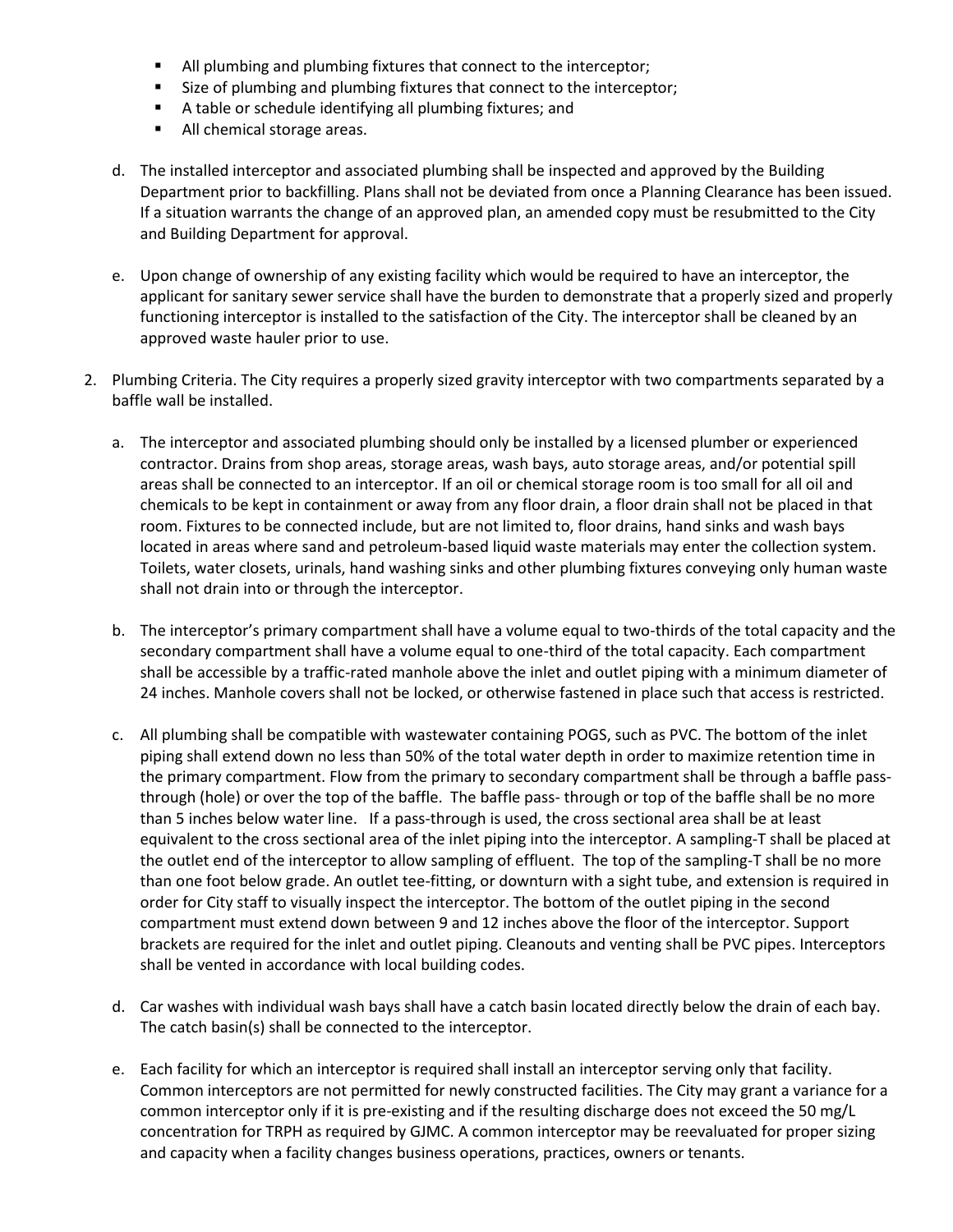- 3. Sizing. A City POGS Application is required to be completed to determine proper interceptor sizing. The design of an interceptor shall be in accordance with City sizing requirements and the Mesa County Building Code. The capacity of an interceptor is calculated based on the maximum process water discharge flow rate for each facility with a minimum detention/treatment time of 120 minutes. The minimum required interceptor size capacity is 500 gallons.
- 4. Location. An interceptor shall be located outside the facility between the shop drainage plumbing and the sanitary sewer system. The facility must ensure interceptors are installed and connected to be easily accessible for inspection, cleaning, pumping and maintenance at all times. Each manhole cover shall be readily accessible and safely removable for servicing and maintenance. Vehicles or equipment are not allowed to be parked or stored on top of the interceptor.
- 5. Closure. The City may determine that an interceptor is no longer necessary. This may occur when the wastewater flow through the interceptor is significantly lower due to changes in facility practices or if an interceptor is over-sized. A lack of flow through the interceptor can cause it to become septic, producing sulfide gases, odor problems and other potential health and safety hazards.
	- a. Inactive interceptors shall be closed by:
		- Complete removal of all interceptor contents (oil, grease, solids, water, etc.) by a professional service company;
		- **Submittal of plans or a narrative to the City detailing the proposed scope of work;**
		- **Sealing of all floor drains and fixtures plumbed to the interceptor;**
		- Capping of inlet and outlet pipes, or installing a direct pipe connection from the inlet to the outlet;
		- Filling the empty interceptor with an appropriate fill material such as sand or concrete; and
		- **EXECUTE:** Securing the opening(s) to the interceptor by cementing or welding.
	- b. The City must receive plans detailing the closure activity and written approval must be received by the facility prior to beginning work. Inspections of closure activities may be required by the City prior to securing the interceptor opening.
- 6. Facilities with an Existing Interceptor. An existing interceptor may be undersized for a new facility according to the sizing requirements of Section V.A.3. The City may approve the new facility, which is required to submit plans for review under Section V.A.1., to use the existing interceptor only if the City determines the existing interceptor can adequately protect the sanitary sewer from POGS. The existing interceptor must have two chambers and be retrofitted to meet the requirements of Section V.A.2.
- 7. Variances. A variance from the requirements of this policy may be granted by the City for good cause. The facility has the burden of proof of demonstrating through data and other information why a variance should be granted. In no case shall a variance result in a violation of any City requirement or effluent limit specified in GJMC. The granting of any variance shall be at the sole discretion of the City. If a variance is granted for a specific Pretreatment requirement, the facility is still required to institute BMPs and other mitigation measures as determined by the City. If a variance is granted, and if the City determines there have been changes to the facility or to the facility's operation that occurred after the time of granting the variance that would have required a specific Pretreatment requirement, the facility will be required to install such Pretreatment.
- B. Operation and Maintenance Requirements
	- 1. A facility shall properly maintain and clean an interceptor at its own expense in order to keep it in efficient operating condition at all times. All facilities are required to structurally maintain all components of their interceptor per design requirements in Section V.A.2. Maintenance of interceptors shall be done only by a licensed plumber or business professional normally engaged in the servicing of such fixtures.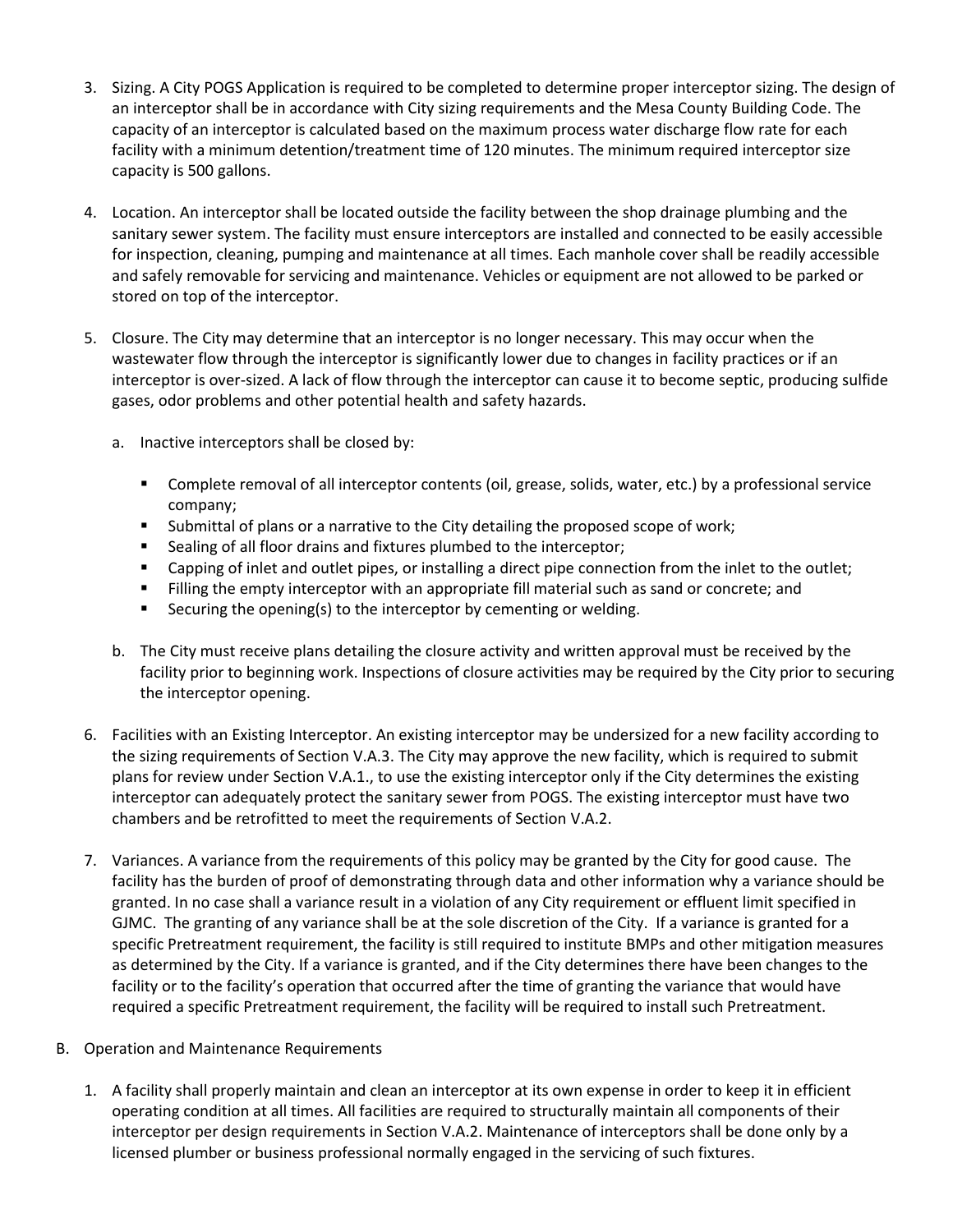- 2. The addition of biological or bacterial treatments, enzyme treatments or the use of additives or emulsifiers are prohibited and shall not be a substitute for the pumping of interceptors at the frequency specified by the City.
- 3. The facility will be directed by the City to perform regularly scheduled required interceptor pumping by an approved waste hauler. The City will require an interceptor to be pumped out if POGS are observed being discharged from the interceptor outlet. The total accumulation of solids, debris, and oil shall not exceed 25% of either the total capacity of the interceptor or 25% of the capacity of any one chamber.

An interceptor shall be serviced at a minimum of every 90 days for truck washes, heavy equipment washes and commercial car washes. For all other facilities an interceptor shall be serviced at a minimum of once per year yet may be required to be serviced more frequently.

A variance from the required pumping schedule may be obtained if the facility can demonstrate that less frequent pumping is sufficient and receives City approval. Facilities seeking a reduced pumping schedule shall submit a written request demonstrating a less frequent pumping schedule is adequate. The request shall be reviewed by the City and written approval issued before a reduction in a pumping schedule will be allowed.

- 4. The City requires that approved waste haulers completely pump and remove the entire interceptor contents each time. Partial removal of contents (i.e., removal of POG layer, liquid, water or sludge layer only) is prohibited.
- 5. Facilities are responsible for the maintenance, servicing, and proper waste disposal and cannot abrogate this responsibility to a contractor, pumping service, or any other agent. After pumping, all interceptor contents must be properly disposed of in accordance with federal, state and local regulations. Under no circumstances shall interceptor contents be reintroduced to the sanitary sewer system.
- 6. The waste hauler must provide a certification of proper disposal on a waste manifest for each load pumped to the facility. All records, receipts, and manifests of interceptor maintenance, removal of interceptor contents, and off-site hauling of POGS waste shall remain on-site and accessible for review by the City for a minimum of three (3) years.

# **VI. ELEVATOR REQUIREMENTS**

A. Discharge Prohibitions and Options

Elevators shall be properly designed so the elevator pit does not accumulate groundwater; GJMC prohibits the discharge of groundwater to the sanitary sewer system. New facilities with elevator pits shall not have drains or be connected directly to the sanitary sewer system. Sump pumps may be installed in elevator pits. The requirement for a sump pump to be installed is to be determined by the building engineer, architect, or equivalent and/or as required by the Building Department.

If an elevator sump pump is installed the options to manage the discharge of accumulated wastewater from the sump are:

- 1. If a sand/oil interceptor (interceptor) is already required in the facility (e.g., a parking garage, maintenance garage, or warehouse with floor drains), then the sump pump outlet shall be plumbed to the interceptor. An interceptor shall not be installed for the sole purpose of draining the elevator pit because not enough wastewater will pass through the interceptor to allow it to function as designed; or
- 2. If a sump pump is to be plumbed directly to the sanitary sewer and an interceptor based on other infrastructure is not required, an oil detector shall be installed to shut-off the flow of wastewater and sound an alarm in the event that oil is detected in the wastewater. In the event the oil detector shuts off wastewater flow and the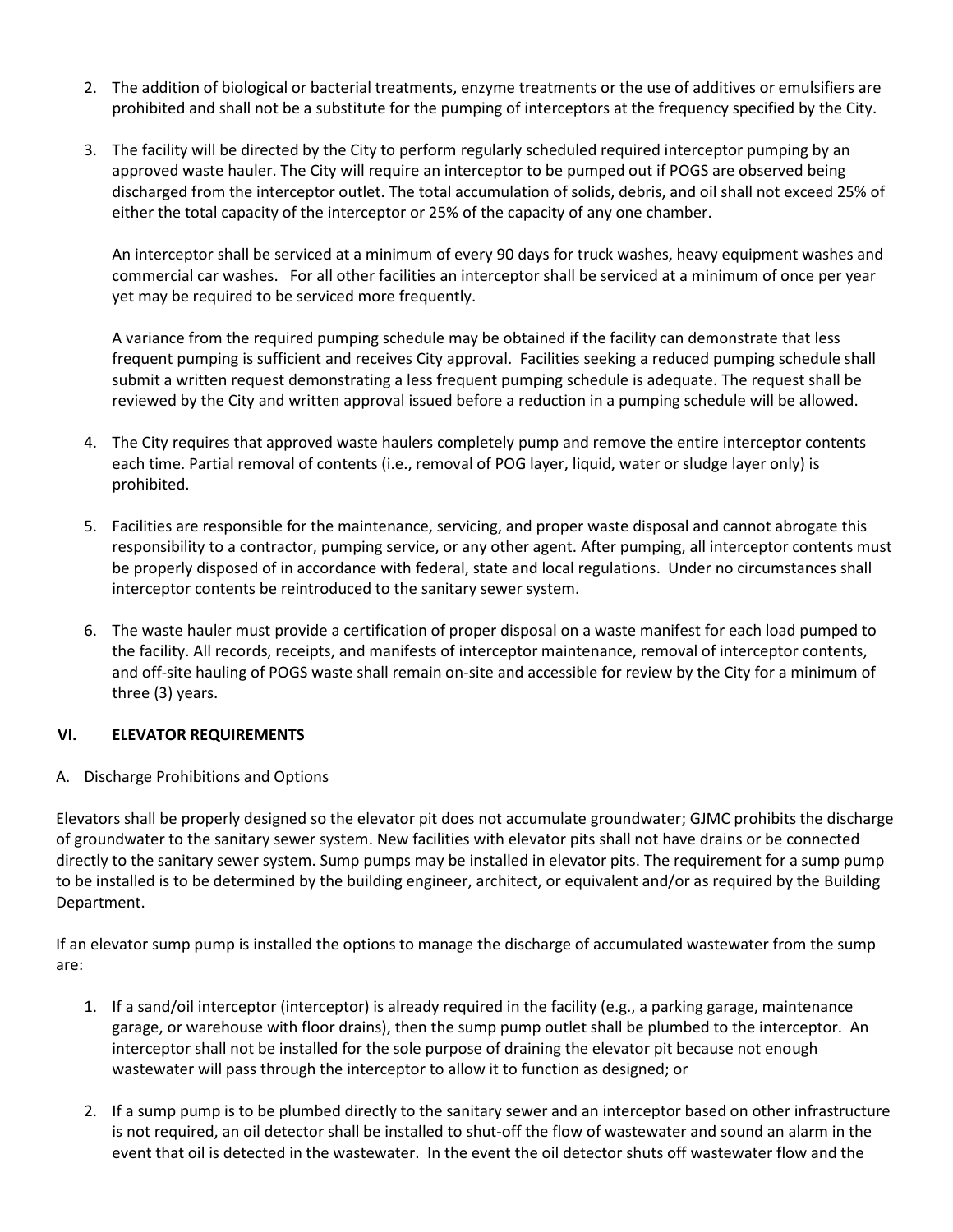alarm sounds, the oil and wastewater in the elevator pit shall be properly disposed of using an appropriate waste hauler. Discharge to the sanitary sewer is not allowed; or

- 3. If the sump pump is not plumbed directly to the sanitary sewer, it may be plumbed to a holding reservoir and properly disposed of using an appropriate waste hauler. Discharge to the sanitary sewer is not allowed.
- B. Operation and Maintenance
	- 1. A facility shall properly maintain and clean the oil detector or interceptor at its own expense in order to keep it in efficient operating condition at all times. Maintenance of oil detectors or interceptors shall be done only by a licensed plumber or business professional normally engaged in the servicing of such fixtures.
	- 2. Oil detector operation and maintenance requirements shall follow the manufacturer's requirements. The City will require an elevator pit to be pumped out if oil, grease and petroleum by-products are observed being discharged.
	- 3. For interceptor operation and maintenance requirements refer to Section V.B.
	- 4. The City requires that approved waste haulers completely clean, pump and remove the entire elevator pit or interceptor contents each time. Partial removal of contents (i.e., removal of oil or grease layer, liquid, water or sludge layer only) is prohibited.
	- 5. A facility with an oil detector or interceptor is responsible for the maintenance, servicing, and proper waste disposal and cannot abrogate this responsibility to a contractor, pumping service, or any other agent. After cleaning or pumping, all oil detector or interceptor contents must be properly disposed of in accordance with federal, state and local regulations. Under no circumstances shall oil detector or interceptor contents be reintroduced to the sanitary sewer system.
	- 6. The waste hauler must provide a certification of proper disposal on a waste manifest for each load pumped to the facility. All records, receipts, and manifests of oil detector or interceptor maintenance, removal of oil detector or interceptor contents, and off-site hauling of oil, grease and petroleum by-product wastes shall remain on-site and accessible for review by the City for a minimum of three (3) years.

# **VII. BEST MANAGEMENT PRACTICES**

- A. The purpose of Best Management Practices (BMPs) is to minimize the discharge of POGS and other prohibited materials into the interceptor and the sanitary sewer system. The following BMPs shall be implemented by applicable facilities:
	- 1. Chemical identification. Facilities are required to maintain an inventory of all chemicals used. The use of bulk or concentrated detergents or products containing nonylphenol is prohibited.
	- 2. Installation of mesh screens. Facilities with the potential to discharge debris greater than 1/2" in any dimension shall install a mesh screen or similar device to prevent such debris from entering the interceptor.
	- 3. Storage and disposal of wastes and raw materials. Interceptors shall not be used as a means for disposal of spent or spilled chemicals, automotive or other commercial/industrial fluids, sludge, or other substances. All chemical and waste storage areas must be properly maintained. All spent or spilled chemicals, automotive or other commercial/industrial fluids, sludge, oils, or other substances shall be collected and stored properly in appropriate containers for proper disposal. Such containers shall be maintained to ensure that they do not leak. Raw materials, chemicals and wastes shall be stored per Section VII.B of this policy.
	- 4. Signage. Signs shall be posted above sinks and similar devices located in process areas prohibiting the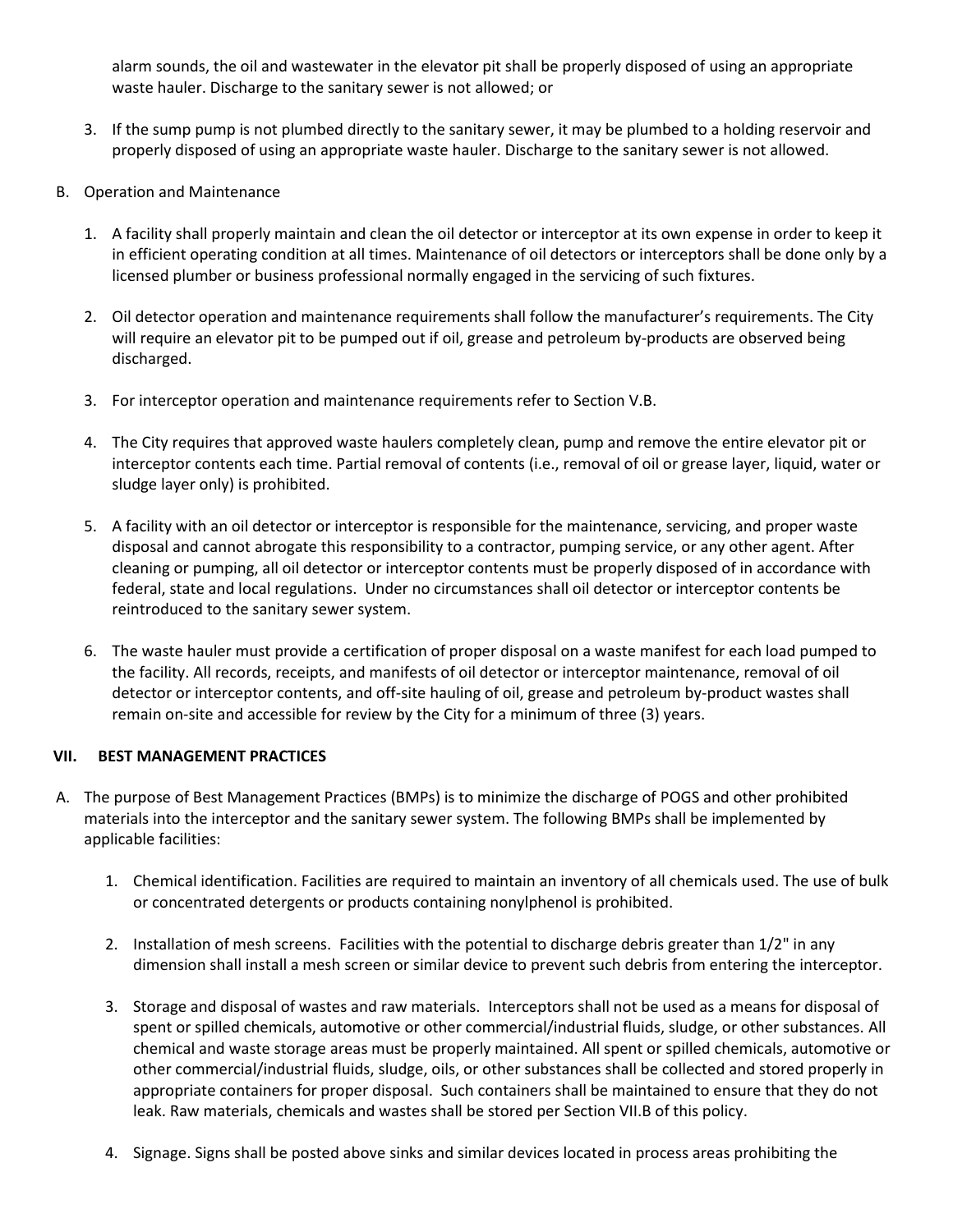discharge of oil and other chemical waste in violation of this Policy down the drains. Signs shall be posted on faucets reminding employees not to use water to clean up spills.

- 5. Employee training. Employee training shall be provided as part of the normal orientation process and annually thereafter and shall include, at a minimum, the following subjects:
	- **This Policy;**
	- **How to sweep floors prior to floor wash down to ensure no excessive wastes or POGS enters the sanitary** sewer;
	- The location, use, and disposal of absorption products to clean spills;
	- Proper clean-up techniques of cleaning products or other chemical spills; and
	- How to properly dispose of oils and other wastes into designated containers without spilling.

Training shall be documented and employee signatures retained indicating each employee's attendance and understanding of the practices reviewed. Training records shall be retained for a period of three (3) years and made available for review at any time by the City.

B. Spill Prevention and Secondary Containment. All facilities are required to have measures in place and take proper precautions necessary to control unwanted discharges to the sanitary sewer. Chemicals, waste oils, liquid products and wastes must be stored away from drains or within adequate containment to reduce the potential for spills reaching the sanitary sewer and/or storm drainage system. All chemical and waste storage areas must be properly maintained.

A Spill Response Plan shall be developed, updated and available at all times. Spill cleanup materials, such as absorbents, shall be readily available at all times. The washing of oils or spills into drains is prohibited. Water shall not be used to clean up spills.

- C. Prohibitions. A facility may not introduce into the POTW any pollutant(s) which cause(s) pass-through or interference. A list of general and specific prohibitions is contained in GJMC Chapter 13.04.
- D. Hazardous Wastes. Hazardous waste as defined in 40 CFR Part 261 and/or as determined by the Colorado Department of Public Health and Environment shall not be discharged to the sanitary sewer system unless specifically authorized by the City. A facility may request approval from the City for the discharge of a hazardous waste. Such a request must be made in writing; no such discharge is allowed until written approval by the Division is obtained.
- E. Discharge Request. A completed Request to Discharge Industrial Process Wastewater (Discharge Request) form shall be submitted for approval by the City for any non-domestic wastewater discharge that is non-routine or unique. Any such discharge must include the Safety Data Sheet and/or lab analysis results for all parameters requested to be discharged. No discharge may occur without written City approval.

# **VIII. ENFORCEMENT**

- A. The City is required under federal regulation to enforce against violations pursuant to its Enforcement Response Plan. The City has the authority to seek and assess civil and/or criminal penalties for each violation for noncompliance by all industrial users of the publicly owned sewer system and has the authority to enforce the requirements in this Policy.
- B. If an inspection of a facility shows non-compliance with any of the Policy requirements or any violation of the GJMC the facility will be issued a Notice of Violation to correct the violation. Inspection results will be provided in writing to the facility upon request.
- C. Corrective deadlines for violations are as follows: